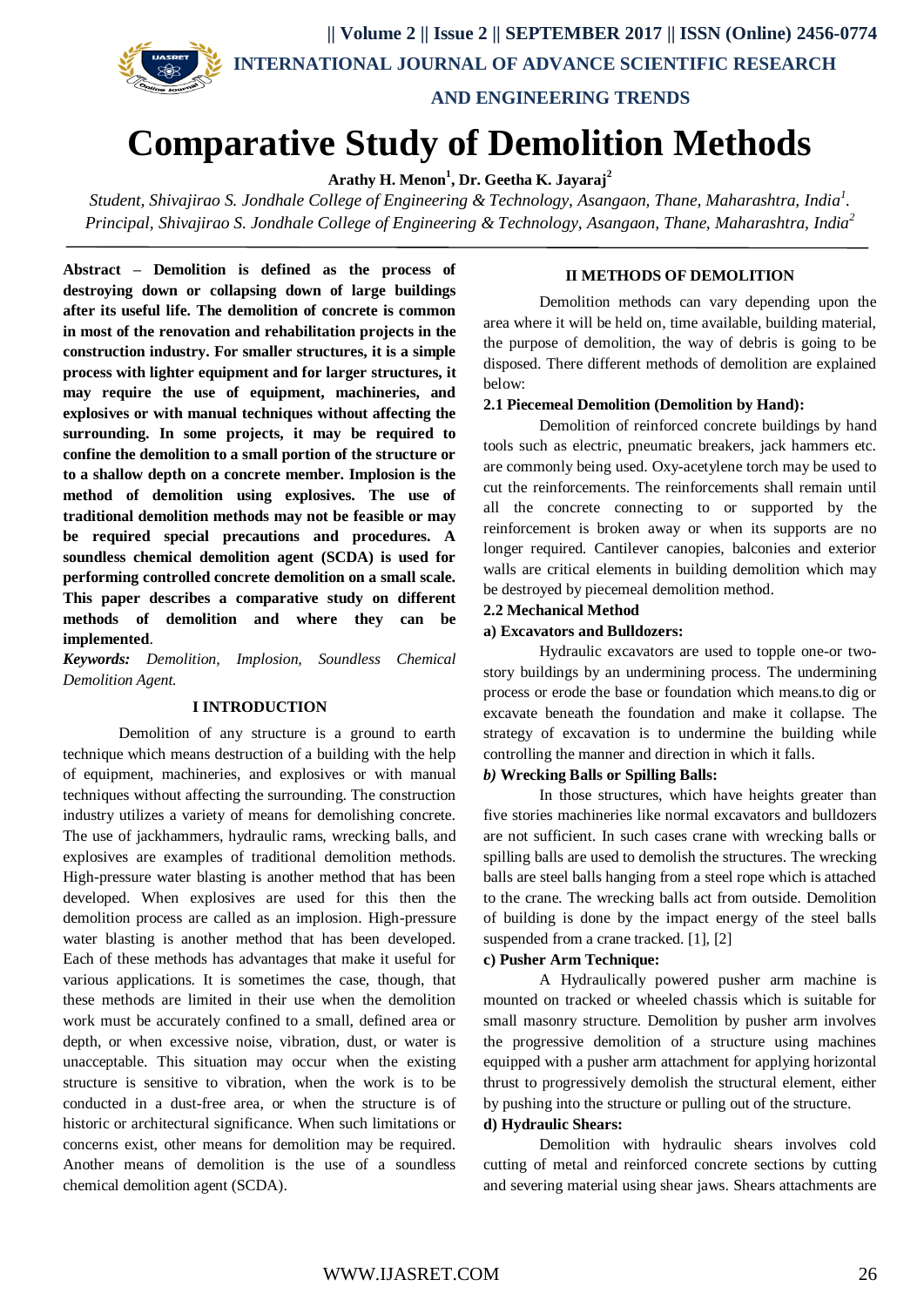

rigidly mounted to the machine or rotate to provide increased working versatility for cutting. Machines fitted with hydraulic shears may be considered for use where a wide range of materials, including metal sections and reinforced concrete are to be removed by cold cutting methods, and where materials are to be cut in situ. This method is considered for the processing of materials at ground level.

### **e) Pulverizer:**

Mechanical demolition using a machine mounted pulverizer is the progressive demolition of reinforced concrete or brick structures by crushing the material with a powerful jaw action by closing the moving jaw(s) against the material. The pulverizer attachment may be considered for crushing beams, columns, floor slabs and panels either in-situ or as a subsequent processing operation, where reinforcing bars can also be separated. This is also used for the lifting and loading of steel and concrete beams and other solid materials.

#### **f) Grapple:**

A grapple is designed to use in primary demolition, such as steel and concrete beams, columns, walls and floor sections, and roof joists progressively to ground level. The jaws interlock to enable partial loads to be safely secured. The parallel-jaw closing action ensures that material is drawn into alignment approximately during the dismantling, lifting and loading cycle.

## **2.3 Thermic Lance Technique:**

A Thermal Lance consists of steel pipe packed with mixed metal wires. Pure oxygen gas is provided through the pipe from an oxygen cylinder and regulator and the end of the pipe is lit with a high temperature source, e.g. an oxyacetylene torch. The oxygen coming down the pipe helps to burn iron in the steel to produce enormous heat and a liquid slag of iron oxides and other materials, which dribbles and splashes out. The temperature in the centre of the combustion zone will reach approx. 4000 degrees Celsius, greater than the melting point of any substance on earth. Cutting of reinforced concrete by thermal lance is done at very high temperature up to 2000 to 4000°C. The extremely high heat requires special precautionary measures and care. The use of a thermal lance in cutting reinforced concrete may not be used unless the project demonstrated that there is no other viable alternative. This procedure is ideal for demolitions where vibrations and noises are unacceptable or where is desired a high work speed. [11]

## **2.4 Water Jet:**

The Jet heads are generally small and so action of jet which contains water with high pressure is mainly to loosen the aggregate by washing out softer. Water jetting involves the use of a water jet stream pumped at high pressure to erode the cement matrix and wash out the aggregates which is known as hydro demolition. For cutting reinforcing steel, abrasive compounds are added. The water used in the operation may be disposed or may be recycled for continuous operation through local filtration and sedimentation. Provisions shall be made for

these operations. The area which is to be cut behind the structural member should be shielded to avoid damage to persons and properties during the cutting. All site personnel should wear adequate safety cover and clothing.

## **2.5 High Reach Excavators**

High reach demolition excavators are used for tall buildings where explosive demolition is not appropriate or not possible. These excavators are used to demolish those structures having height up to 300 feet. Some attachments are also provided for specific purposes. For example, shear attachments can be provided in these excavators which are typically used to dismantle steel structural elements. Hydraulic hammers are mostly used for concrete structures and concrete processing attachments are used to crush concrete to a manageable size, and to remove reinforced steel.

#### **2.6 Cutting and Lifting**

Cutting and lifting involves the steps as the initial cutting of the structure into individual pieces or segments, and then lifting the pieces or assembly by crane onto the ground for further demolition or hauling away. Slabs are cut into segments and then lifted off for further cutting into smaller pieces before disposal. Precast concrete structures are also cut into pieces and then lifted off as a reversal of the construction sequence when the precast elements are fabricated from pieces into an assembly of structure. This method may be applied to remove projections such as canopies, architectural features, balconies and bay windows safely.

## **2.7 Non-Explosive Demolition Method**

#### **a) Soundless Chemical Demolition Agent:**

Soundless chemical demolition agent (SCDA) is a non-explosive demolition method. SCDAs consist of substances such as lime calcium oxide, (CaO), aluminium oxide (AL2O3), magnesium oxide (MgO), ferrous oxide (Fe2O3), silica (SiO2), and calcium fluoride (CaF2), which are commonly added to affect and control the rate of hydration of the SCDA slurry. The destructive power of SCDAs is generated when the material is mixed with water and hydrates within a confined space.  $\left[1\right]$  Depending on the type of SCDA, significant expansive pressure may be generated as quickly as within 15 min., or as long as within 24 hr [3]. One drawback of SCDA is cost. When compared to common explosives, such as dynamite and ammonium nitrate SCDA are often more expensive. [7]

## **2.8 Concrete Sawing Method**

Concrete saw helps to demolish the structure which works on a high-power supply. Saw cutting method is suitable for alteration and additional works where accuracy is important. In this method, the tolerance to noise and vibration is very limited. Concrete saw can be used to cut concrete slabs and wall elements into segments. By saw cutting method an entire building can be dismantled This method of cutting generally includes conventional disc saw and chain saw, diamond core stitch drilling and wire saw. Wire saw cutting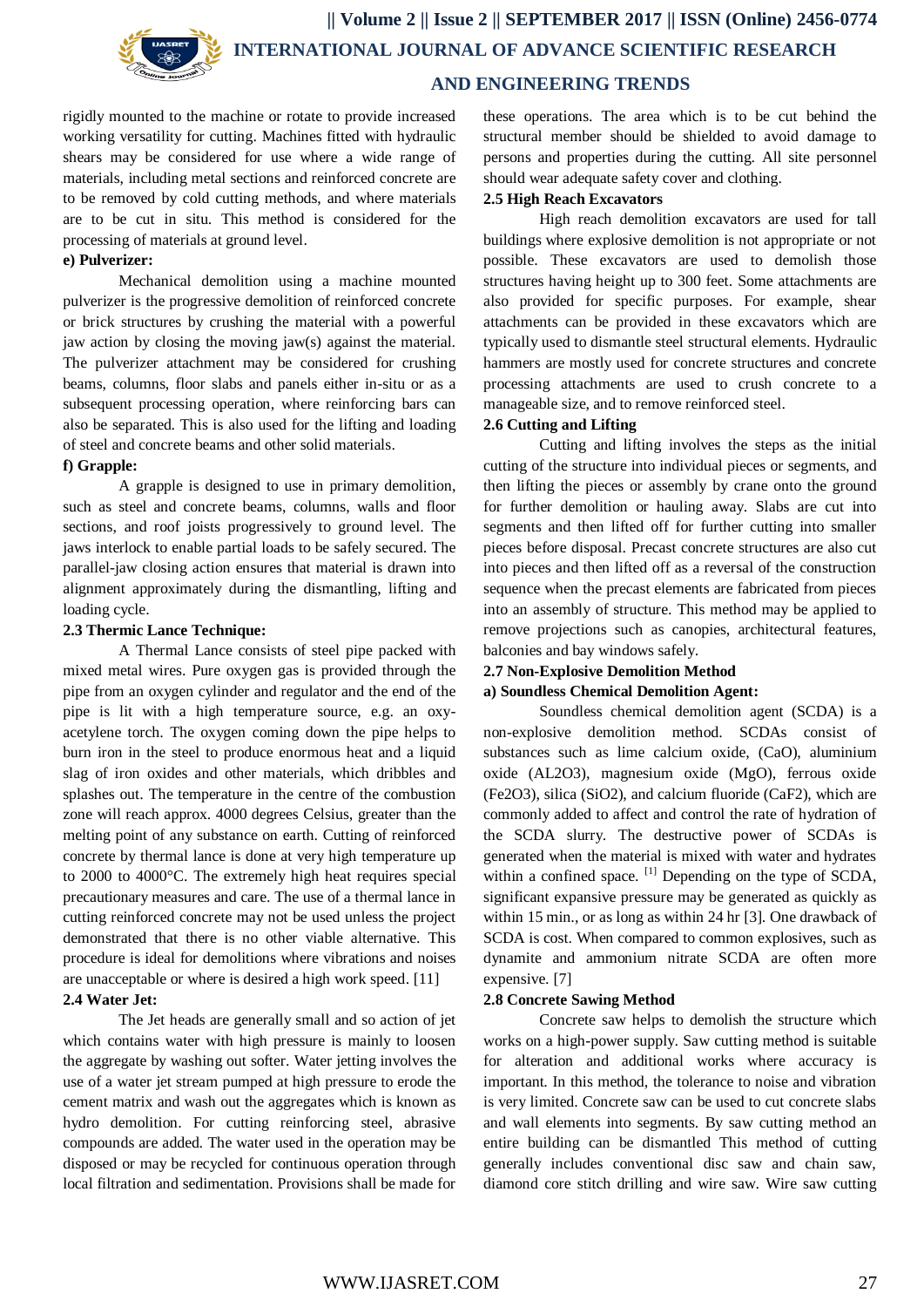

**|| Volume 2 || Issue 2 || SEPTEMBER 2017 || ISSN (Online) 2456-0774 INTERNATIONAL JOURNAL OF ADVANCE SCIENTIFIC RESEARCH AND ENGINEERING TRENDS**

comprises a special steel wire often impregnated with diamond beads to increase its cutting ability. The wire saw method is a suitable for those projects which require total control on demolition work. A hole must be pre-drilled for the passage of the diamond wire, after that wire cutting operation follows. Because of its flexibility, it may be used for "hard to reach" areas. A diamond wire saw can be used in cutting off piling of marine structures and bridges. Saw cutting and controlled lowering was determined to be the only feasible method of chimney demolition. [8]

#### **2.9 Implosion**

Implosion describes the process of using minimum number of explosives with minimal structural preparation expense to get a structure to collapse in a controlled fashion. Implosion implies a collapse from external pressure which is technically incorrect. A true implosion usually involves a difference between internal (lower) and external (higher) pressure, or inward and outward forces, that are so large that the structure collapses inward into itself.  $^{[2]}$  If we remove the support of the structure of a building at a certain point, the section of the building above the point will come down on the part of the building below that point from where it is exploded. [5] Building implosion techniques do not rely on the difference between internal and external pressure to collapse a structure. Instead, the technique weakens or removes critical supports so that the building can no longer withstand the force of gravity

and falls under its own weight. Implosion method is adopted for high raised structures in urban areas, where the other demolition methods are not applicable. Implosion is the process which demolishes the building in such a way that it collapses straight down into its own footprint. A good design will cause the structure to fall towards the centre of the building & within the protected area. [10]

## **III COMPARATIVE STUDY OF DEMOLITION METHODS**

Demolition method applied in a structure decided on the basis of various factors such as site condition, type of structures, age of building, height of building and economy and most important its location with presence of its surrounding with its structural stability. Controlled demolition of building is necessary to ensure safety of both the workers and the surroundings to cause least amount of injuries and destruction. Implosion of building is the strategic placing of explosive materials and timing of its detonation so that a structure collapses on itself in a matter of seconds, minimizing the physical damage to its immediate surroundings. Building implosion can be applied for the controlled demolition of other structures, such as bridges, smokestacks, towers, and tunnels. Each method is useful as per the requirement of the site. The comparison between principle and implementation of each method is explained in Table No.1.

| <b>Method</b>                          | Principle                                                                                               | Implementation                                                                                                                                                                                                                                                                |
|----------------------------------------|---------------------------------------------------------------------------------------------------------|-------------------------------------------------------------------------------------------------------------------------------------------------------------------------------------------------------------------------------------------------------------------------------|
| 1. Piecemeal Demolition                | Carried out top to bottom,<br>proceeding in general from the<br>roof to ground and manual<br>demolition | -Manual method<br>-Rope or tie wires used to pull down the structural<br>elements<br>-Extra caution should be taken<br>-Reinforcement will remain until, the concrete remove<br>completely<br>-Hammer produce a repeated impulse to break the<br>structure                    |
| 2. Mechanical Method                   | Carried out top to bottom and<br>demolition done by machines                                            | -Demolition done by machines<br>-Lifting the mechanical plant to the top of the building<br>-Movement of the mechanical plant should be with in the<br>area                                                                                                                   |
| a) Excavators and<br><b>Bulldozers</b> | Used to topple one or two story<br>buildings by an under-mining<br>process                              | -Dig or excavate beneath the foundation so as to make it<br>collapse                                                                                                                                                                                                          |
| b) Wrecking Ball                       | Destruction of the building by<br>the impact energy of the steel<br>ball suspended from the crane       | -Operates from outside the building<br>-Used where local environmental issues and asbestos or<br>lead building component<br>-Require sustainable clear space<br>-High level skilled operation<br>-Work from top to bottom<br>-Minimize dust impact on the surrounding area by |

| Table 1: The comparison between principle and implementation of each method |  |  |  |
|-----------------------------------------------------------------------------|--|--|--|
|-----------------------------------------------------------------------------|--|--|--|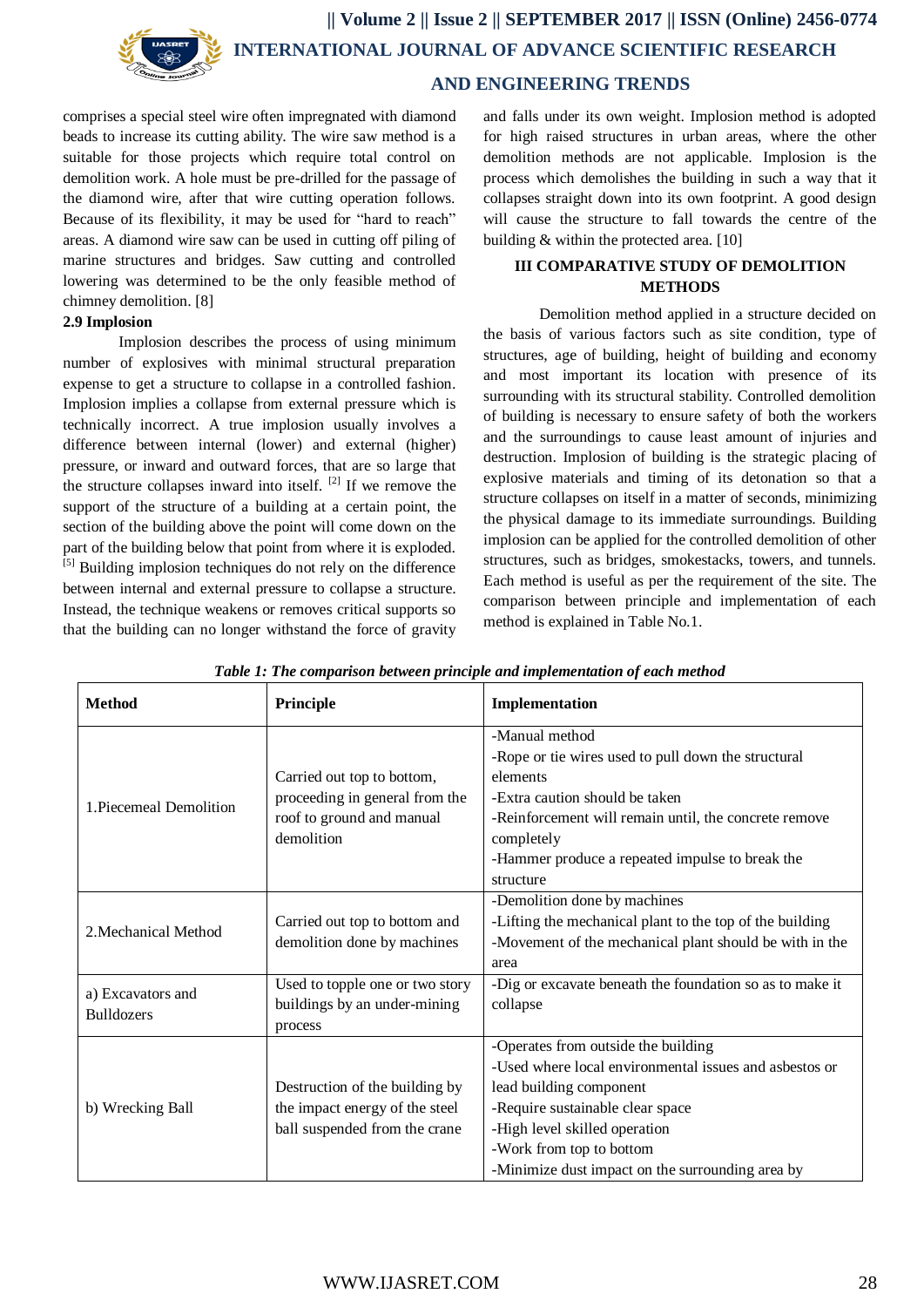

**|| Volume 2 || Issue 2 || SEPTEMBER 2017 || ISSN (Online) 2456-0774 INTERNATIONAL JOURNAL OF ADVANCE SCIENTIFIC RESEARCH** 

## **AND ENGINEERING TRENDS**

|                                   |                                                                                                                                                                                              | presoaked the building                                     |
|-----------------------------------|----------------------------------------------------------------------------------------------------------------------------------------------------------------------------------------------|------------------------------------------------------------|
|                                   |                                                                                                                                                                                              | -Can't use on steel structures                             |
|                                   |                                                                                                                                                                                              | -Less control on moving ball                               |
|                                   |                                                                                                                                                                                              | -More force required                                       |
|                                   |                                                                                                                                                                                              | -Produce repeated vibration                                |
|                                   |                                                                                                                                                                                              | -Hydraulically powered pusher arm machine is mounted       |
|                                   | Applying horizontal thrust to<br>progressively demolish the<br>structural element                                                                                                            | on a tracked or wheeled chassis                            |
| c) Pusher Arm Technique           |                                                                                                                                                                                              | -Demolish the structural element either by pushing into    |
|                                   |                                                                                                                                                                                              | the structure or pulling out of the structure              |
|                                   | The crusher attachment breaks<br>the concrete and the<br>reinforcement by hydraulic<br>thrust through the long boom<br>arm system                                                            | -Can be operated from the ground,                          |
|                                   |                                                                                                                                                                                              | outside the building                                       |
|                                   |                                                                                                                                                                                              | -Suitable for dangerous buildings silos                    |
| d) Hydraulic Shear                |                                                                                                                                                                                              | and other industrial facilities                            |
|                                   |                                                                                                                                                                                              | -Operation shall have a minimum clear                      |
|                                   |                                                                                                                                                                                              | Space for safety zone.                                     |
|                                   |                                                                                                                                                                                              | -Progressive demolition of reinforced concrete or brick    |
|                                   |                                                                                                                                                                                              | structures                                                 |
|                                   | Crushing the material with a                                                                                                                                                                 | -Jaw action by closing the moving jaws against the         |
| e) Pulverizer                     | powerful jaw action                                                                                                                                                                          | material                                                   |
|                                   |                                                                                                                                                                                              | -Demolish and reduce concrete in a single step             |
|                                   |                                                                                                                                                                                              | -Separating rebar from concrete                            |
| f) Grapple                        |                                                                                                                                                                                              | -Use in primary demolition and re-handling applications.   |
|                                   |                                                                                                                                                                                              |                                                            |
|                                   |                                                                                                                                                                                              | - Created by packing a seamless mild steel tube with low   |
|                                   | The thermal lance is capable of<br>processing by thermal cutting<br>high melting materials and at<br>high functioning temperature is<br>capable to cut virtually any<br>material             | carbon rods and passing oxygen through the tube            |
|                                   |                                                                                                                                                                                              | -Eliminates vibrations and dust problems                   |
|                                   |                                                                                                                                                                                              | -Restriction on noise                                      |
| 3. Thermal Lance                  |                                                                                                                                                                                              | -Possible to cut carbon alloyed steel and high alloyed     |
|                                   |                                                                                                                                                                                              | steel, cast iron and non-metallic materials like bricks,   |
|                                   |                                                                                                                                                                                              | concrete etc.                                              |
|                                   |                                                                                                                                                                                              | -Creates hazardous associated with smoke and fire danger   |
|                                   |                                                                                                                                                                                              |                                                            |
|                                   |                                                                                                                                                                                              | -Accuracy in the cutting                                   |
|                                   | Saw cutting generally includes<br>conventional disc saw and<br>chain saw, diamond core stitch<br>drilling and wire saw                                                                       | -Suitable for alteration and additional works              |
|                                   |                                                                                                                                                                                              | -Restriction on noise and vibration                        |
| 4.Saw Cut Method                  |                                                                                                                                                                                              | -No dust because of the cooling water                      |
|                                   |                                                                                                                                                                                              | -Diamond blade saws are limited in depth of cut they can   |
|                                   |                                                                                                                                                                                              | make.                                                      |
|                                   |                                                                                                                                                                                              | -Minimizes dust                                            |
|                                   | High pressure supersonic water<br>jet penetrates the pores and<br>cracks of the concrete and built<br>an internal pressure which<br>exceeds the tensile strength and<br>cause concrete break | -Eliminate vibration and fire hazardous                    |
|                                   |                                                                                                                                                                                              | -Used for cutting straight lines, contours and make access |
|                                   |                                                                                                                                                                                              | manholes                                                   |
| 5. Water Jet Method               |                                                                                                                                                                                              | -Minimum labour resulting in reduced cost                  |
|                                   |                                                                                                                                                                                              | -Greater production rate, resulting in faster project      |
|                                   |                                                                                                                                                                                              | completion                                                 |
|                                   |                                                                                                                                                                                              | -Hydro demolition removes less sound concrete than         |
|                                   |                                                                                                                                                                                              | hammering does                                             |
| 6. Highreach Demolition<br>Method | Work from the ground and<br>different attachments for<br>various works                                                                                                                       | -No distortion to the surroundings                         |
|                                   |                                                                                                                                                                                              | -Less risk factor                                          |
|                                   |                                                                                                                                                                                              | -Work from the ground                                      |
|                                   |                                                                                                                                                                                              | -Different attachments for various works                   |
|                                   |                                                                                                                                                                                              | -Quick and Reliable                                        |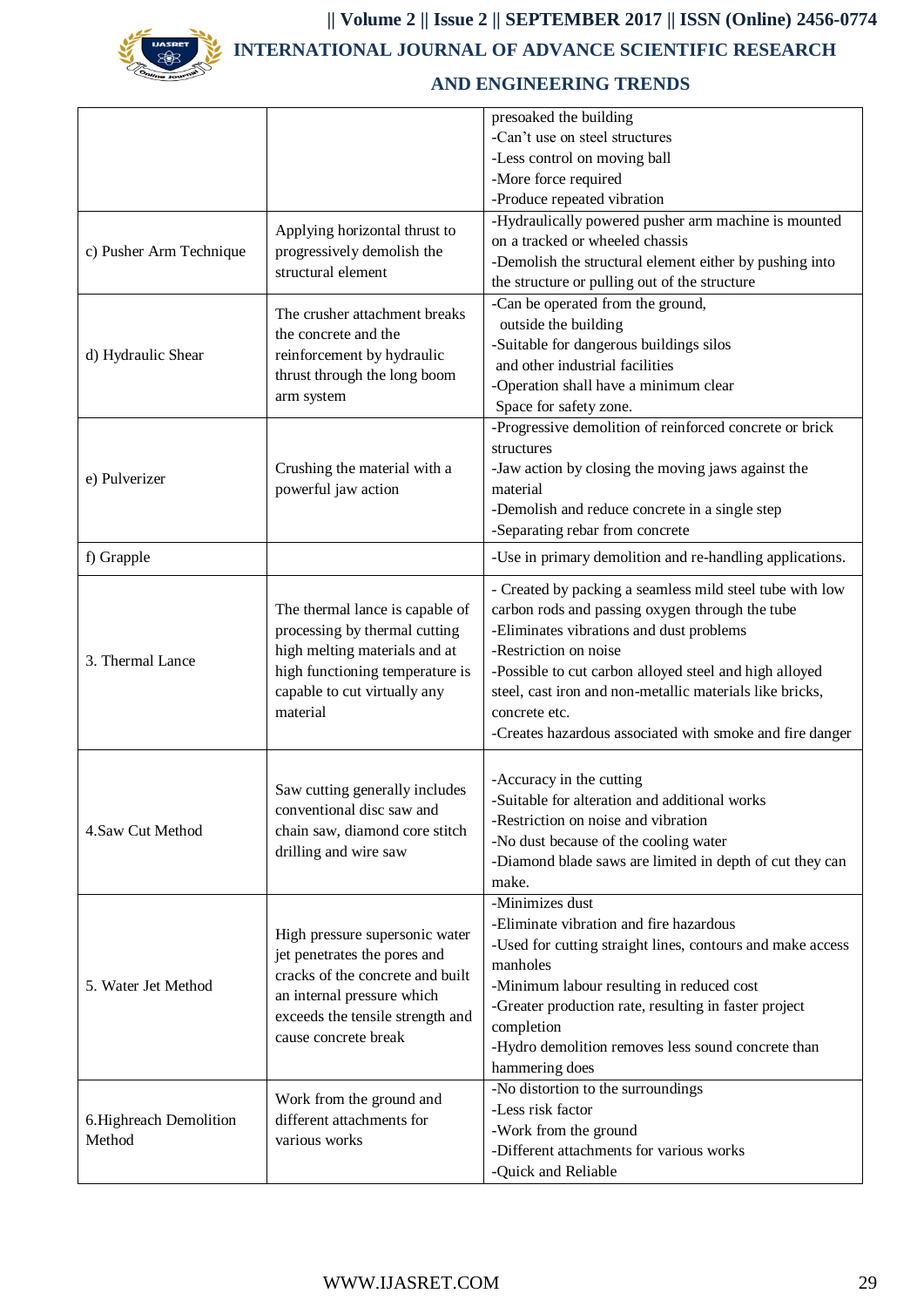

**|| Volume 2 || Issue 2 || SEPTEMBER 2017 || ISSN (Online) 2456-0774 INTERNATIONAL JOURNAL OF ADVANCE SCIENTIFIC RESEARCH** 

## **AND ENGINEERING TRENDS**

|                          |                                                                                                                                                                         | -Controlled Demolition                                        |
|--------------------------|-------------------------------------------------------------------------------------------------------------------------------------------------------------------------|---------------------------------------------------------------|
|                          |                                                                                                                                                                         | -Used for tall buildings where explosive demolition is not    |
|                          |                                                                                                                                                                         | appropriate or not possible                                   |
|                          |                                                                                                                                                                         | - Applied to safely remove projections such as canopies,      |
|                          | Initial cutting of the structure                                                                                                                                        | architectural features, balconies and bay windows             |
|                          | into individual pieces or                                                                                                                                               | -Prior to cutting, the stability of the remaining structure   |
|                          | segments, and then lifting the                                                                                                                                          | shall be checked. -The structural element to be removed       |
| 7. Cutting and Lifting   | pieces or assembly by crane                                                                                                                                             | shall be secured, either by temporary supports or by tie      |
|                          | onto the ground for further                                                                                                                                             | wires connected to lifting appliances                         |
|                          | demolition or hauling away                                                                                                                                              | - After cutting, the structural element shall be lowered to   |
|                          |                                                                                                                                                                         | the designated area in a controlled manner                    |
|                          |                                                                                                                                                                         | -Holes are drilled into the concrete and filled with a slurry |
|                          |                                                                                                                                                                         | made from SCDA and water.                                     |
|                          |                                                                                                                                                                         | -The slurry begins to hydrate, generating heat and            |
|                          |                                                                                                                                                                         | crystallizing. The crystallization process expands the        |
|                          | The destructive power of                                                                                                                                                | material and exerts significant expansive forces that         |
| 8.Soundless Chemical     | SCDAs is generated when the                                                                                                                                             | fracture the surrounding concrete                             |
| <b>Demolition Agents</b> | material is mixed with water                                                                                                                                            | -Do not make noise, explode or generate fly rock              |
| (SCDA)                   | and hydrates within a confined                                                                                                                                          | -No vibration or toxic fumes                                  |
|                          | space                                                                                                                                                                   | -Free from the threat of premature explosion                  |
|                          |                                                                                                                                                                         | -Cost is high                                                 |
|                          |                                                                                                                                                                         | -Used for breaking up boulders. small scale demolition        |
|                          |                                                                                                                                                                         | -Demolition of concrete structures near inhabitant area,      |
|                          |                                                                                                                                                                         | road ways etc.                                                |
|                          |                                                                                                                                                                         | - The technique weakens or removes critical supports so       |
|                          | The process of using the<br>minimum number of explosives<br>with minimal structural<br>preparation expense to get a<br>structure to collapse in a<br>controlled fashion | that the building can no longer withstand the force of        |
| 9.Implosion              |                                                                                                                                                                         | gravity and falls under its own weight -Less expensive        |
|                          |                                                                                                                                                                         | -Quickest method                                              |
|                          |                                                                                                                                                                         | -No ground vibrations                                         |
|                          |                                                                                                                                                                         | -Suitable for multi-storeyed buildings, high piers            |
|                          |                                                                                                                                                                         | -Generate fly rock                                            |
|                          |                                                                                                                                                                         | -Small carelessness lead to huge damage                       |
|                          |                                                                                                                                                                         | -need of experience hand                                      |

#### **IV SUMMARY**

Depending upon various factors such as site condition, type of structures, age of building, height of building and economy. The most important is its location with presence of its surrounding and its structural stability, the method of demolition is selected. However, Implosion is the fastest method among these demolition methods. Implosion method is less expensive compared to other methods and suitable for high rise buildings. Demolition by Soundless Chemical Demolition Agents is used in the inhabitant area, road way etc. and its cost is high. High Reach excavators are used for high rise buildings where implosion method cannot be used. Manual method and Mechanical method of demolition are used for small buildings. Manual method is used in congested areas. Concrete sawing method is used at the places where accuracy in cutting is important such as alteration and additional works. Cutting and lifting method is applied to safely remove projections such as canopies, architectural

features, balconies and bay windows. In Water jet method, minimum labor is used and thus reduces the cost. Thermal Lance method are used to cut carbon alloyed steel and high alloyed steel, cast iron and non-metallic materials like bricks, concrete etc. Thus, each method is used as per the situation.

## **REFERENCES**

[1] John A Gambatese, (2013), "Controlled Concrete Demolition using Expansive Cracking Agent", J. Constr. Eng. Manage. 129 (1):98-104.

[2] Amrutha Mary, Vasudev R, (2014), "Demolition of Structures using Implosion Technology International Journal of Innovative Research in Science, Engineering and Technology," Volume 3, Special issue 5.

[3] Jimmie Hinze and James Brown, (1994), "Properties of Soundless Chemical Demolition Agents," J. Constr. Eng. Manage., 120 (4):816-827.

[4] A T M Mozaffor Hossain, (2012), "The Contribution of Controlled Demolition (CD) towards disaster Effects